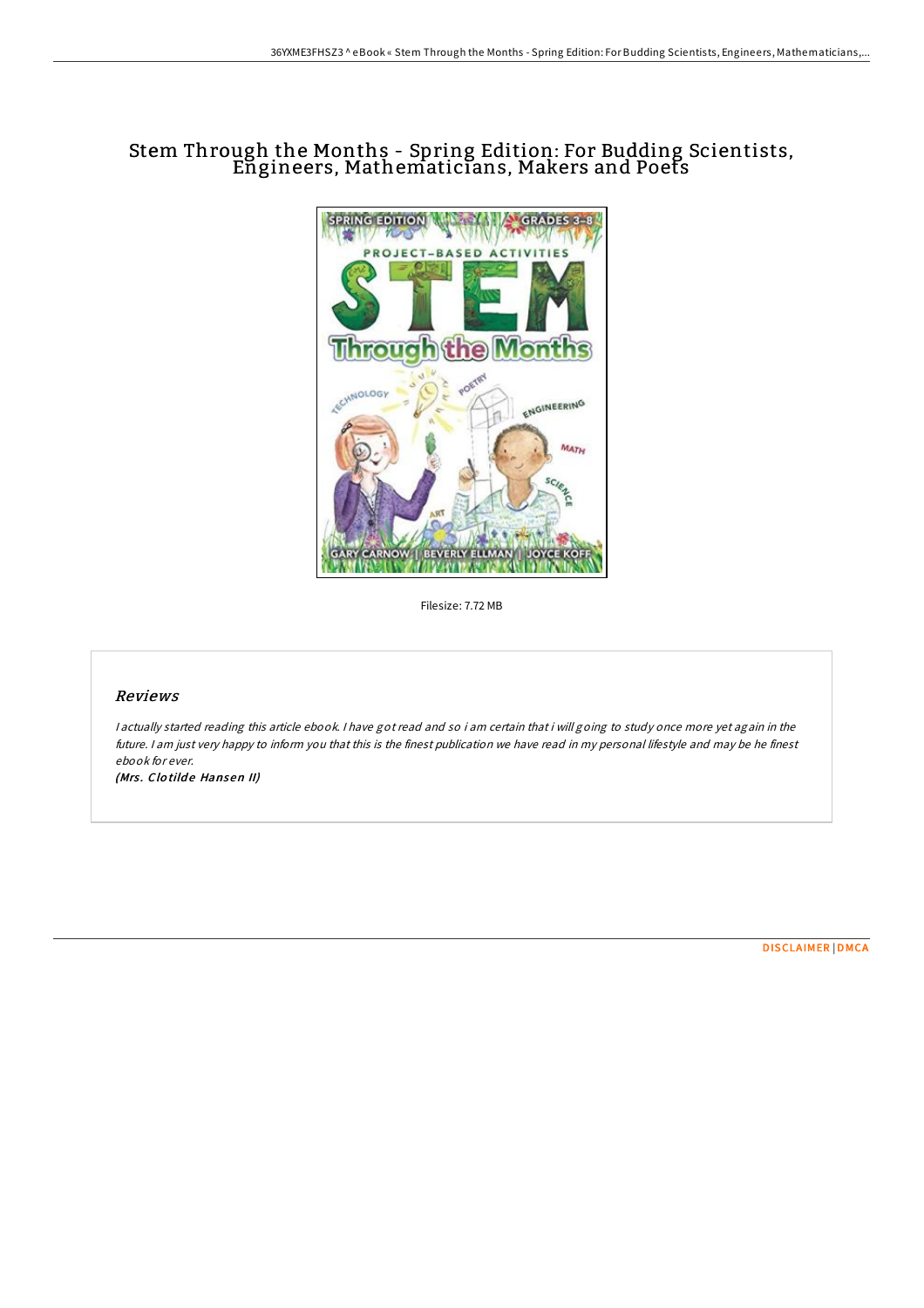## STEM THROUGH THE MONTHS - SPRING EDITION: FOR BUDDING SCIENTISTS, ENGINEERS, MATHEMATICIANS, MAKERS AND POETS



Createspace Independent Publishing Platform, United States, 2016. Paperback. Book Condition: New. 279 x 216 mm. Language: English . Brand New Book \*\*\*\*\* Print on Demand \*\*\*\*\*.NEW SPRING EDITION! STEM Through The Months for Budding Scientists, Engineers, Mathematicians, Makers and Poets. Designed for parents, teachers and students, these activities will help you make and create wonderful learning experiences. Using monthly-themed events as a springboard and the maker movement for inspiration, your students will build cross-curricular connections as they explore STEM - Science, Technology, Math and Engineering. Use these ideas for any day of the week, any week of the month or any month of the year. These activities are perfect for March, April and May, but work well for anytime of the year. Primarily aimed for students in grades three through grade eight, these engaging and innovative lessons and projects are easily adopted and adapted for learners of all ages. The projects and poetry lessons have been classroom tested and will provide enjoyable learning experiences in a variety of learning environments: home schooling; after-school programs; scouting; gifted and talented programs; extra-curricular clubs; adult ESL classes; and senior citizen activities. Inside this book you will find a jam-packed month of STEM lessons, projects and poetry to be used for Back to School and all through the year. Drawing on the inner poet in every child and the "let me do-it-myself" nature inherent in all learners, the activities and lessons will help your students earn an A for the Arts and will bring STEAM to your STEM initiatives. Your budding scientists, mathematicians and engineers will practice creative and inventive thinking skills as they develop throughout the year. These materials focus on science, technology, engineering, the arts and mathematics. You and your students will especially love the core poetry lessons. Students love poetry and...

 $\Box$ Read Stem Through the Months - Spring Edition: For Budding Scientists, Engineers, [Mathematicians](http://almighty24.tech/stem-through-the-months-spring-edition-for-buddi.html), Makers and Poets Online

Do wnload PDF Stem Through the Months - Spring Edition: For Budding Scientists, Engineers, [Mathematicians](http://almighty24.tech/stem-through-the-months-spring-edition-for-buddi.html), Makers and Poets